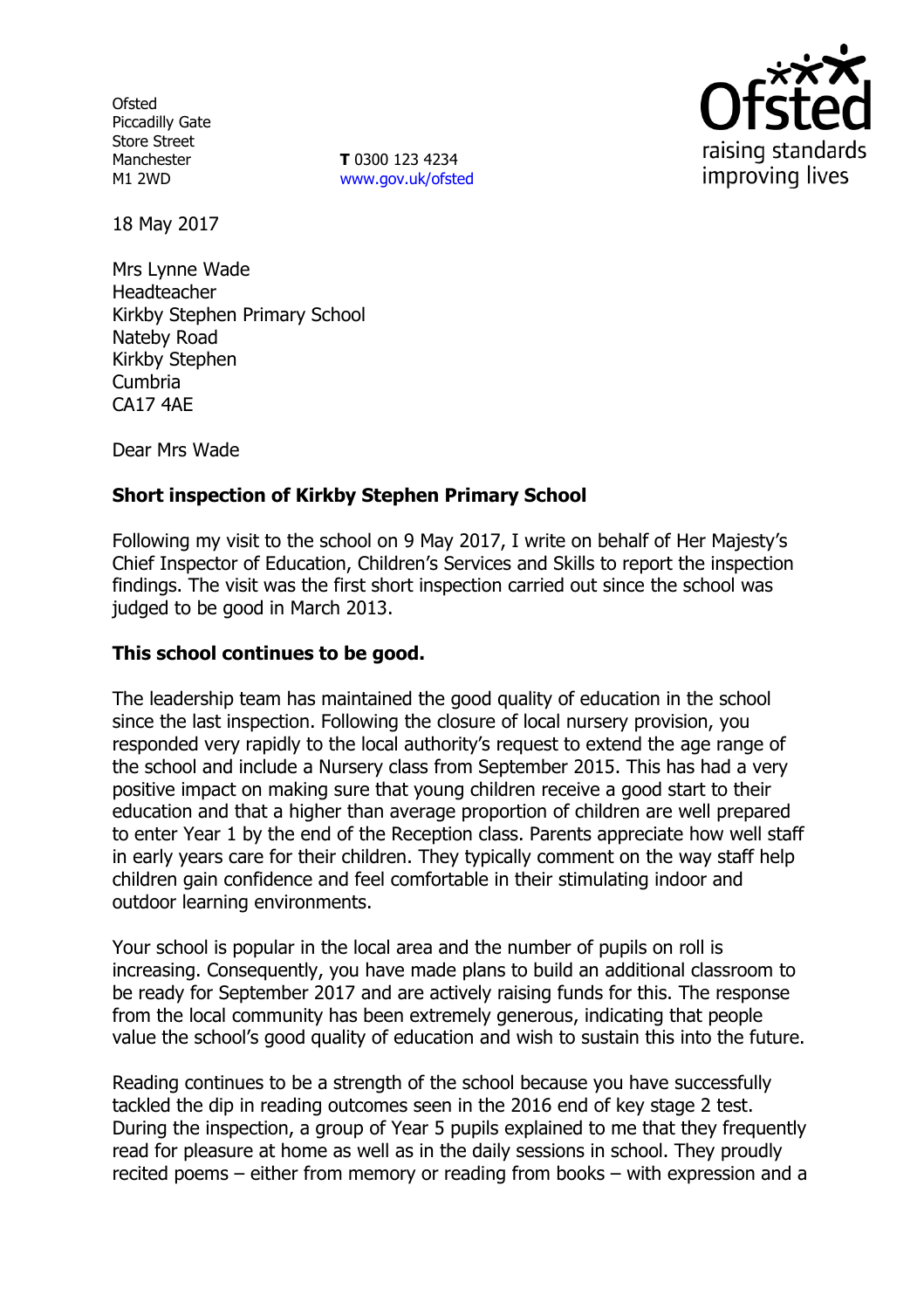

real sense of audience, demonstrating their increasingly mature comprehension skills.

Leaders have designed a curriculum that harnesses the resources and rich cultural heritage of the local area. Building on children's experiences, you have developed topics around, for example, farming and the development of railways during the Victorian era. You enrich pupils' learning with outdoor learning in the 'forest school' and with visits to interesting places such as the Centre for Life in Newcastle. Investigative science is a real strength of your school. Displays and work in pupils' books show that pupils frequently undertake interesting practical activities that help them develop their skills in scientific enquiry. In Year 2, for example, pupils were growing plants from dried peas and bird seed under a variety of different conditions and then writing a plant diary to record their observations.

Leaders ensure that there is coverage of all subjects within the national curriculum but pupils' progress is not consistently good across all areas in key stage 2. Topic work gives many opportunities for pupils to practise their skills in reading, writing and mathematics for a range of purposes, but does not always support them in systematically building on their skills, knowledge and understanding in history and geography.

# **Safeguarding is effective.**

Safeguarding procedures are firmly established in the school and there is a real sense that safeguarding is everyone's responsibility. Opportunities within the curriculum support pupils in learning how to keep themselves safe, for example pupils learn about e-safety and that there are many different forms of bullying, all of which are harmful and will not be tolerated in school.

Governors make regular checks in relation to safeguarding procedures, including making sure that the systems in place to ensure that pupils cannot access inappropriate materials on the internet are effective. Pupils report that they feel safe and almost all parents agree.

Training for staff is up to date and reviewed at least annually. Likewise, the school's policies and information meet the requirements of 'Keeping children safe in education' (2016). Consequently, you and your leaders, including governors, have ensured that all safeguarding arrangements are robust and records are appropriately detailed.

### **Inspection findings**

**Pupils continue to make good progress as they move through the school in** reading, writing and mathematics. In the 2016 national test outcomes, pupils' progress in reading was less strong than in writing and mathematics. You explained to me how the new testing arrangements last year were unfamiliar to pupils and staff and this meant that pupils did not do quite so well in the reading test when faced with some of the higher-level questions. You showed how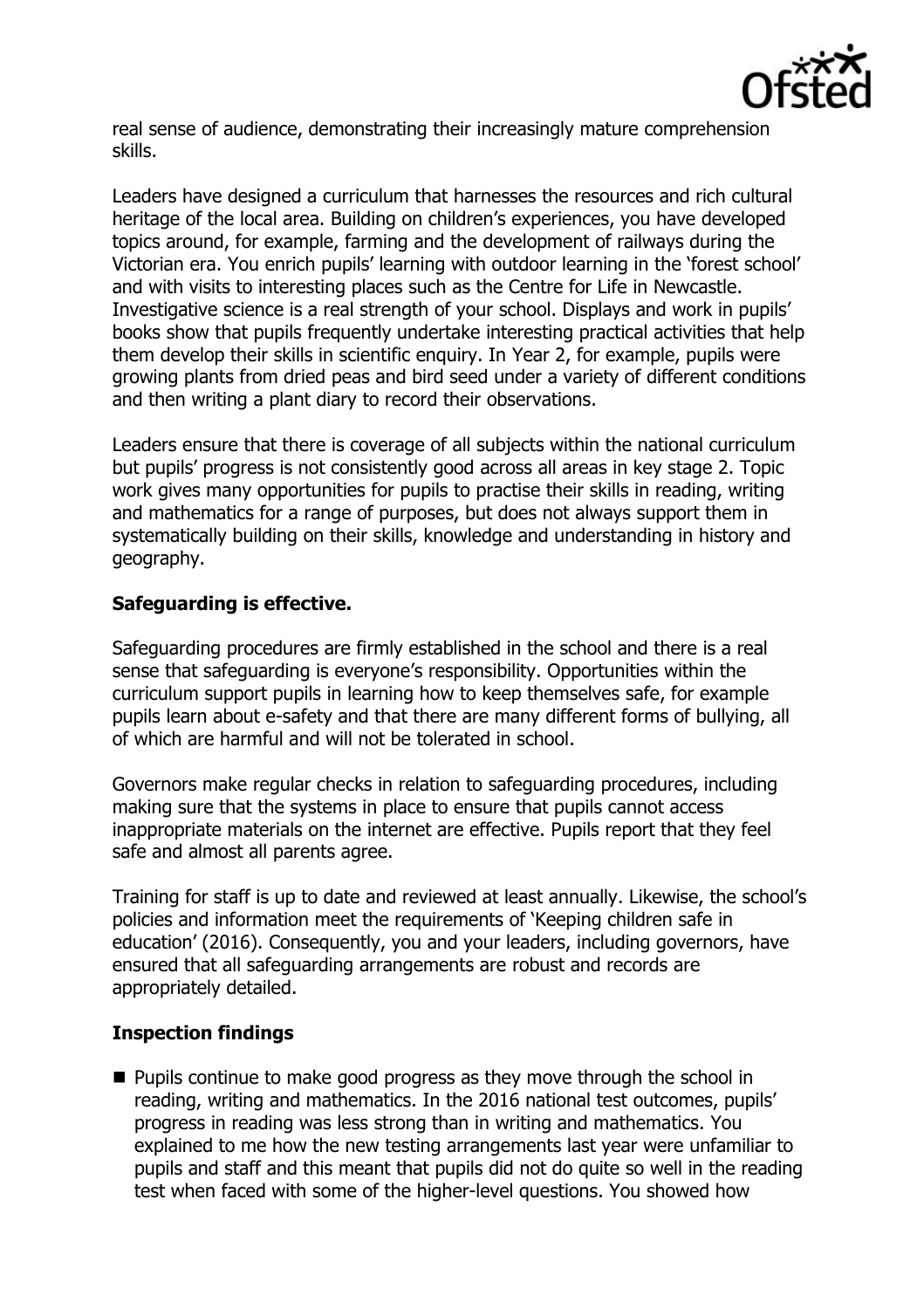

teachers have responded to this by giving pupils more practice in developing these skills through their guided reading sessions. You have also introduced reading challenges that motivate pupils to read even more extensively. Through sampling pupils' work in literacy books in key stage 2, I could see that this has already had a positive impact and pupils are increasingly confident in tackling more searching questions.

- You have recently introduced a new system to check on pupils' learning and progress as they move through the school. The system is effective because it enables teachers to identify any gaps in pupils' learning and to take immediate action to prevent them falling behind. Equally it shows where pupils are ready to take on more complex tasks and activities to extend their thinking and deepen their understanding.
- Teachers make good use of this information and samples from books show that most-able pupils are expected to demonstrate greater depth and understanding in their work. This confirms your success in addressing the area for improvement identified in the last inspection report regarding making sure that most-able pupils 'move quickly to work that is hard enough for them'.
- Leaders and governors ensure that disadvantaged pupils are well supported to reach their full potential in reading, writing and mathematics. Work sampled during the inspection showed that teachers' careful planning on an individual basis for the progress of this group of pupils means that they achieve well from their individual starting points.
- **For those disadvantaged pupils who are among the most able, you promote their** confidence and self-esteem through enabling them to access the full range of trips and visits and supporting them when they are ready to move on to secondary education.
- $\blacksquare$  The curriculum you have designed for children in the early years and key stage 1 is just right for their needs across the full range of subjects. Classrooms are hives of activity, buzzing with purposeful, practical learning opportunities that engage pupils' interest and motivate them to learn as much as they can.
- $\blacksquare$  In key stage 2, pupils build on this strong foundation and continue to make good progress in reading, writing, mathematics and science. Pupils' progress in history and geography is less rapid. This is because you have not yet securely anchored a specific, systematic focus on how pupils will develop skills, knowledge and understanding in these subjects within your curriculum plans.
- Pupils in key stage 2 learn Spanish through a range of activities, including singing and simple games. Currently they do not have enough opportunities for writing in Spanish and developing their skills in basic grammar in this language. Leaders are aware of this and are seeking additional expertise to improve teaching in this subject.
- **Pupils are proud of their school and say that Kirkby Stephen Primary is a good** school because the teachers make learning interesting and are friendly and kind. Pupils said that teachers 'sometimes tell you off, but only if you are naughty', indicating their view that teachers are fair. Pupils are enthusiastic learners and attendance is above average. Most parents are very happy with the school,